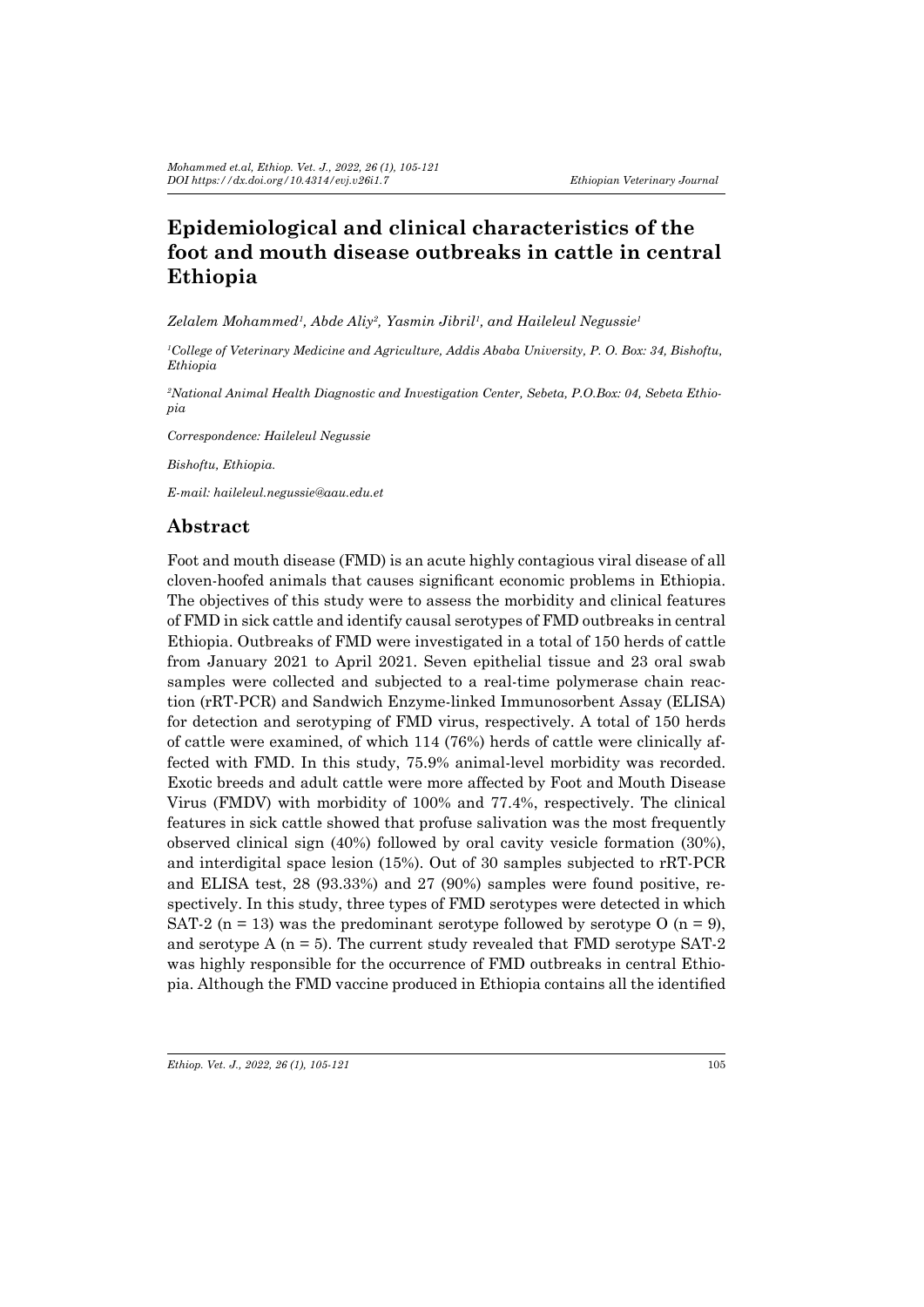serotypes, detailed studies on topotypes identification have to be performed to provide full protection.

**Keywords**: Cattle; Central Ethiopia; Epidemiology; FMD; Outbreak; Serotypes

## **Introduction**

Ethiopia is one of the countries that possess a huge number of livestock populations in Africa, and where 17% of the National Gross Domestic Product and 39% of the Agricultural Gross Domestic Product (GDP) is directly contributed by the livestock sector (Shapiro *et al.,* 2017). However, compared to its potential the contribution of the livestock sector to the national economy is still minimal. Although there is substantial international demand for live animals and animal products, the exports of livestock have suffered from repeated trade bans due to importing countries' concerns over animal diseases. Among the transboundary animal diseases, foot and mouth disease (FMD) is the most important livestock disease that has a significant socio-economic impact on Ethiopia (Shapiro *et al*., 2015). FMD is consistently ranked as the most economically important viral disease, and among the top important livestock diseases in Ethiopia (Shiferaw *et al*., 2010; Jibat *et al*., 2013).

FMD is an acute highly contagious disease of cattle, sheep, goats, pigs, and cloven-hoofed wildlife species (Davies, 2002; Kitching *et al*., 2007). The disease is characterized by fever and vesicular eruptions on the tongue, feet, snout, and teats, and sudden death in young animals (OIE, 2021). FMD is caused by a non-enveloped RNA virus within the family *Picornaviridae* and genus *Aphthovirus*. Foot-and-mouth disease virus (FMDV) exists in seven distinct serotypes; A, O, C, Southern African Territories (SAT)-1, SAT-2, SAT-3, and Asia-1, and numerous and constantly evolving variants showing a spectrum of antigenic diversity (Davies, 2002; OIE, 2021).

FMD is endemic in Ethiopia with almost five out of seven serotypes prevailing so far (O, A, C, SAT-1, and SAT-2) (Ayelet *et al.,* 2009; Negusssie *et al.,*  2011; Jemberu *et al.,* 2016). Several outbreaks are reported each year due to several factors, including the virus's complex epidemiological nature, its wider geographical distribution and host range (Davies, 2002), the ability to establish carrier status (Alexandersen *et al.,* 2002), poor cross-immunity caused by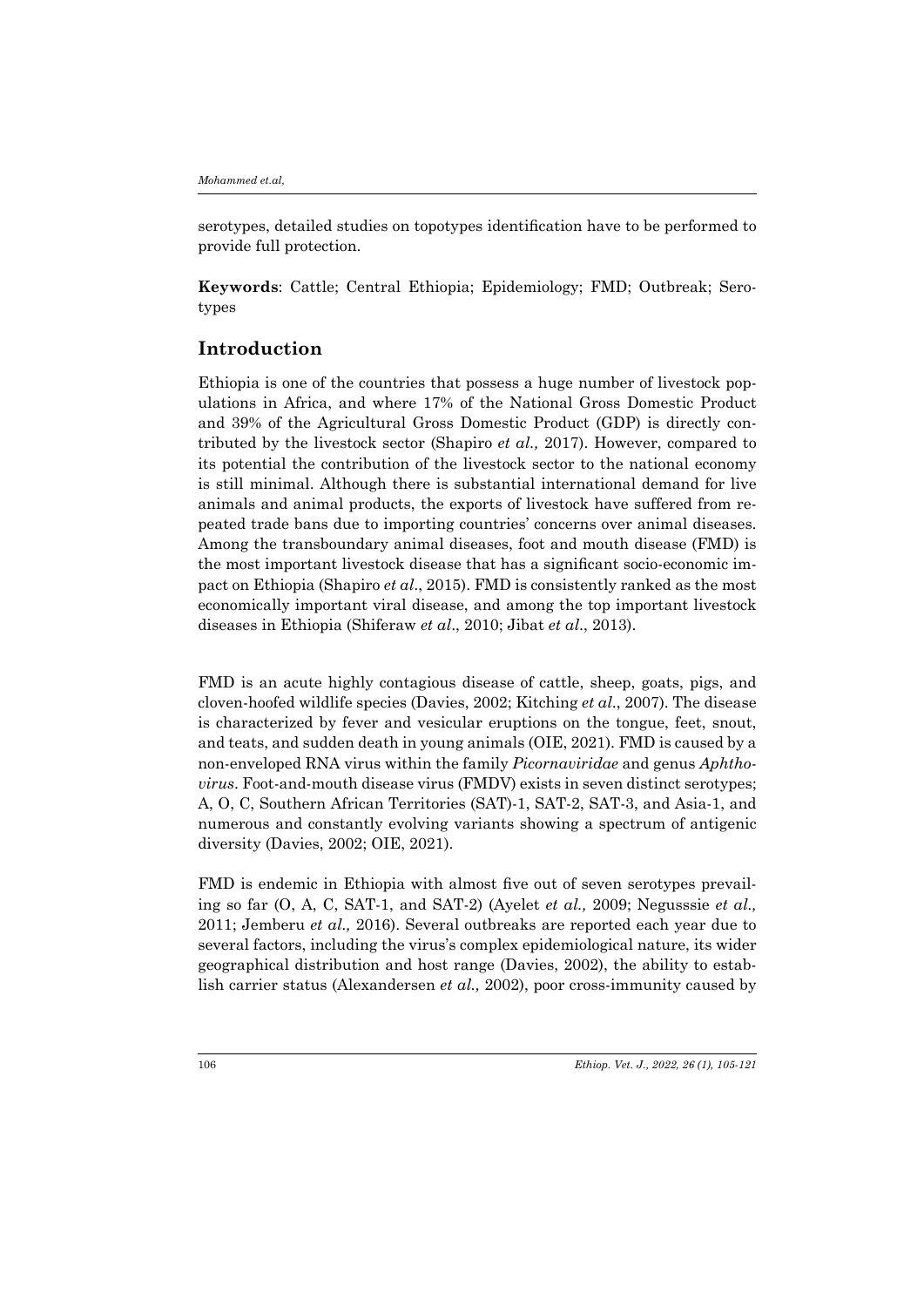antigenic diversity (Domingo *et al.,* 2005), and the relatively short duration of immunity (Belsham, 2020).

Although the mortality rate of adult animals is very low, FMD causes high morbidity. Despite the impacts of the disease, there is limited government strategy to control the disease. This is evidence of the increasing occurrence of FMD outbreaks since 1990 (Ayelet *et al*., 2009; Wubshet *et al*., 2019) throughout the country due to high numbers of susceptible animals, sharing grazing lands and watering points in places where wild animals reside as well as lack of control of animal movement (Negusssie *et al*., 2011), and no official control strategy except vaccination in some market-oriented farms (Jemberu *et al*., 2020). Currently, a trivalent vaccine with serotypes O, A, and SAT-2 is used as a prevention method in Ethiopia (Tesfaye *et al*., 2020). In endemic countries like Ethiopia, the first step for the control of FMD is understanding the epidemiology of the disease in the country. Thus, continuous epidemiological studies including the identification of FMDV serotypes circulating in the field are important to aid the selection of appropriate vaccine strains. This will help to improve the currently used polyvalent FMD vaccine in the country and design effective FMD control programs. Therefore, the objectives of this study were to assess the morbidity and clinical features of FMD in sick cattle and identify causal serotypes of FMD outbreaks in central Ethiopia.

## **Materials and methods**

## **Description of study areas**

FMD outbreaks were investigated from January 2021 to April 2021 in central Ethiopia such as Bishoftu, Modjo, Fitche, Debre birhan, and Addis Ababa (Figure 1.)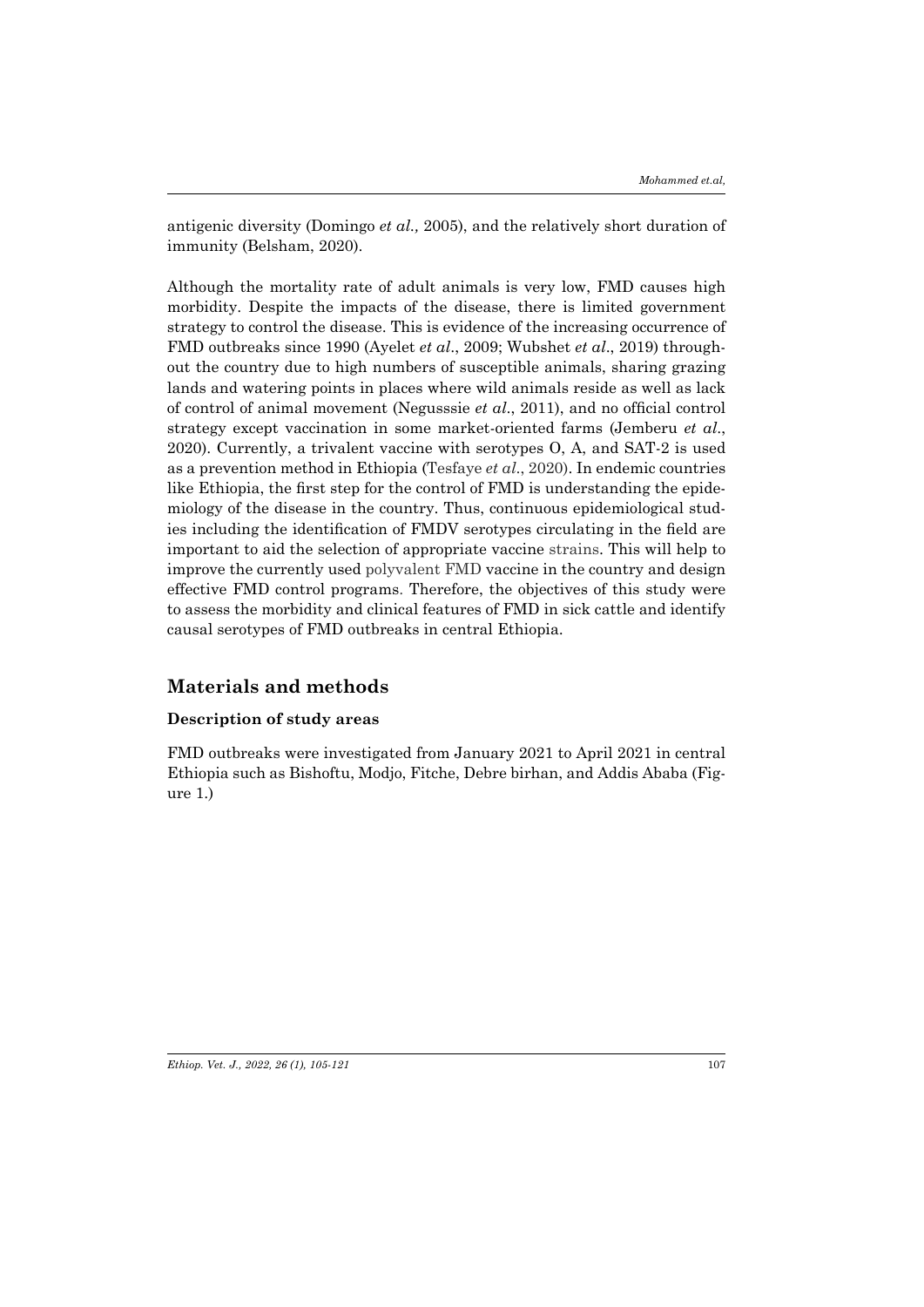

**Figure 1: Map of Ethiopia showing outbreak investigated areas**

FMD outbreaks were investigated in Addis Ababa city administration especially in the Akaki-Kality sub-city, which is located at 9° 2,'N latitude and 30°42'E longitude and lie at an altitude of 2,050 meters above sea level (masl). Outbreaks of FMD were also investigated in the North Shewa zones of Amhara (Debre Birhan) and Oromia (Fiche) regional states. Geographically, Debre Birhan is situated at an altitude of 2,780 masl and 9°36'N latitude and 39°38'E longitude whereas Fiche is found at an altitude of 2,738 masl and latitude and longitude of 9°48′N and 38°44′E. The total cattle population of the zones is estimated to be 1,704,407 and 1,323,045, respectively (CSA, 2021). Outbreaks were also investigated in the Bishoftu and Modjo districts of East Shewa zone, Oromia regional state. Bishoftu is located between 8°43`-8°45`N latitude and 38°56`-39°01`E longitude and has an elevation of 1,920 masl in the central highlands of Ethiopia whereas Modjo is located at 8°39′N 39°5′E with an elevation between 1788 and 1825 masl. East Shewa zone has a total of 1,109,685 cattle population (CSA, 2021).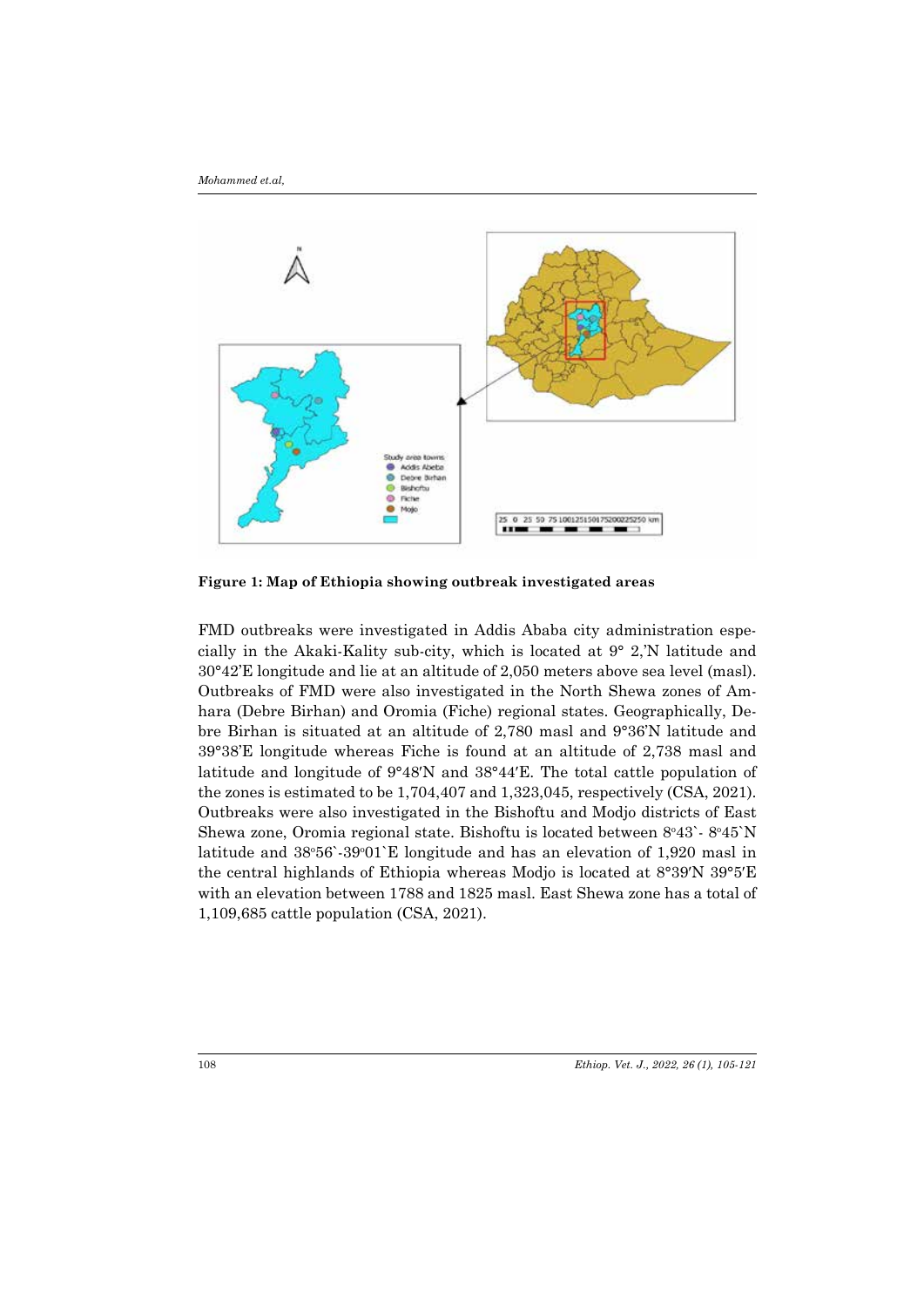### **Study population**

The target populations were cattle managed in various production systems (intensive, semi-intensive, and extensive) in central Ethiopia. Investigations of FMDV infected farms were conducted in 150 herds of cattle in central Ethiopia. During outbreaks of FMD, the data collected in each herd include the age, breeds (local, exotic, and crossbred), sex, and clinical features of the disease were recorded and appropriate representative samples were collected. In this study, the age of animals was categorized as an adult (> 3 years old) and young (< 3 years old) according to Mesfine *et al*. (2019).

### **Study design**

For this study, FMD outbreak was declared when at least one animal showed typical clinical signs of FMD, including vesicles/lesions on the feet, mammary glands, and the oral cavity in a farm or herd. An outbreak investigation was conducted from January 2021 to April 2021 in central Ethiopia. When active cases of FMD outbreaks were reported, field investigations were performed at the particular site of the outbreak. In each outbreak, animals were clinically examined from a distance for evidence of salivation and lameness. Animals that showed suggestive clinical signs such as salivation and/or lameness were thoroughly examined. The mouth cavities of salivating animals were widely opened and examined for the presence of intact and/or ruptured vesicles, erosions, and ulcers on the tongue, dental pad, and mucosa of the oral cavity. The hooves of lame animals were thoroughly washed with water and then carefully examined for the presence of lesions on the coronary bands and interdigital spaces. Appropriate samples were randomly collected for identifying the causal FMD serotypes.

In each outbreak, the number of animals at risk, age, and sex of animals, the number of affected and died due to FMD were recorded. Animal-level morbidity was determined as the number of clinically affected animals divided by the total number of animals at risk. The herd-level morbidity was determined as the number of positive herds (herds with one or more clinically affected animals) divided by the total number of herds surveyed. Mortality was determined as the number of animals that died due to FMD divided by the total number of animals at risk (Thrusfield, 2005).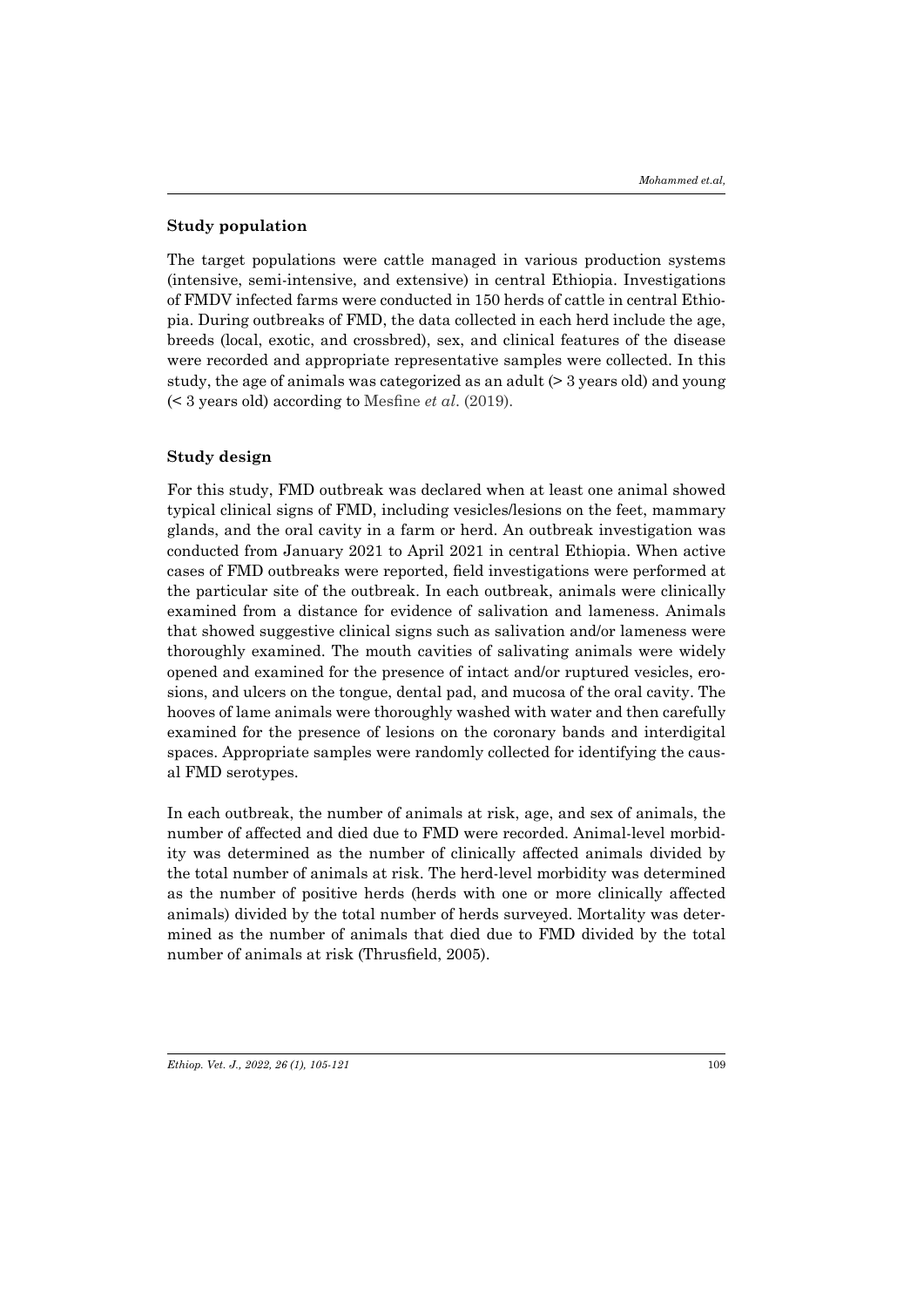### **Sampling and sample preparation**

Epithelial tissues samples were collected with viral transport medium (VTM) containing an equal amount of glycerol and 0.04M of phosphate-buffered saline (PBS) supplemented with 1μg/ml gentamycin (Invitrogen, Paisley, UK), 1 mg/ ml streptomycin (Certa, Braine l'Alleud, Belgium), 1 mg/ml kanamycin (Sigma, St. Louis, MO, USA), 1000 U/ml penicillin (Continental Pharma, Puurs, Belgium) and 5 μg/ml amphotericin B (Bristol-Myers Squibb, New York, USA) (OIE, 2021). Oral swabs were also collected with cotton-tipped swabs by swabbing under the tongue and areas of contact between the lower gum and inner surface of the lower lip and then immersed in 2 ml of VTM into sterile plastic screw-cap tubes as recommended by OIE (2021). Samples were labeled and transported using an icebox containing ice pack to the National Animal Health and Diagnostic Investigation Center (NAHDIC) and placed at -20 °C until analysis.

About 1 gm of epithelial tissue sample was grounded using sterile mortar and pestle by adding 10ml of sterile PBS containing antibiotics. The tissue suspension was centrifuged at 5000 rpm for 15 min. About 1ml of filtered suspension was taken for analysis. Similarly, the swab samples were vortexed and then centrifuged at 5000 rpm for 15 min, and then about 1ml of suspension fluid was taken for FMDV detection.

### **Extraction of viral RNA**

Total RNA was extracted from 140 μL suspensions using QIAamp Viral RNA Mini Kit (Qiagen, USA) according to the manufacturer's instructions with the final volume of 60 μL of RNA. Extracted RNA was kept at −80 °C until further analysis.

### **Detection of FMDV by real-time RT-PCR**

The one-step real-time reverse transcription-polymerase chain reaction (rRT-PCR) assay was applied for primary detection of the FMDV. Real-time RT-PCR was performed using primers and probes targeting the conserved 3D(pol) gene encoding the viral RNA-dependent RNA polymerase according to Callahan *et al*. (2002). Universal primers were used to detect the presence of FMDV RNA; FMD 3D forward (5'ACT GGG TTT TAC AAA CCT GTGA-3'), FMD 3D-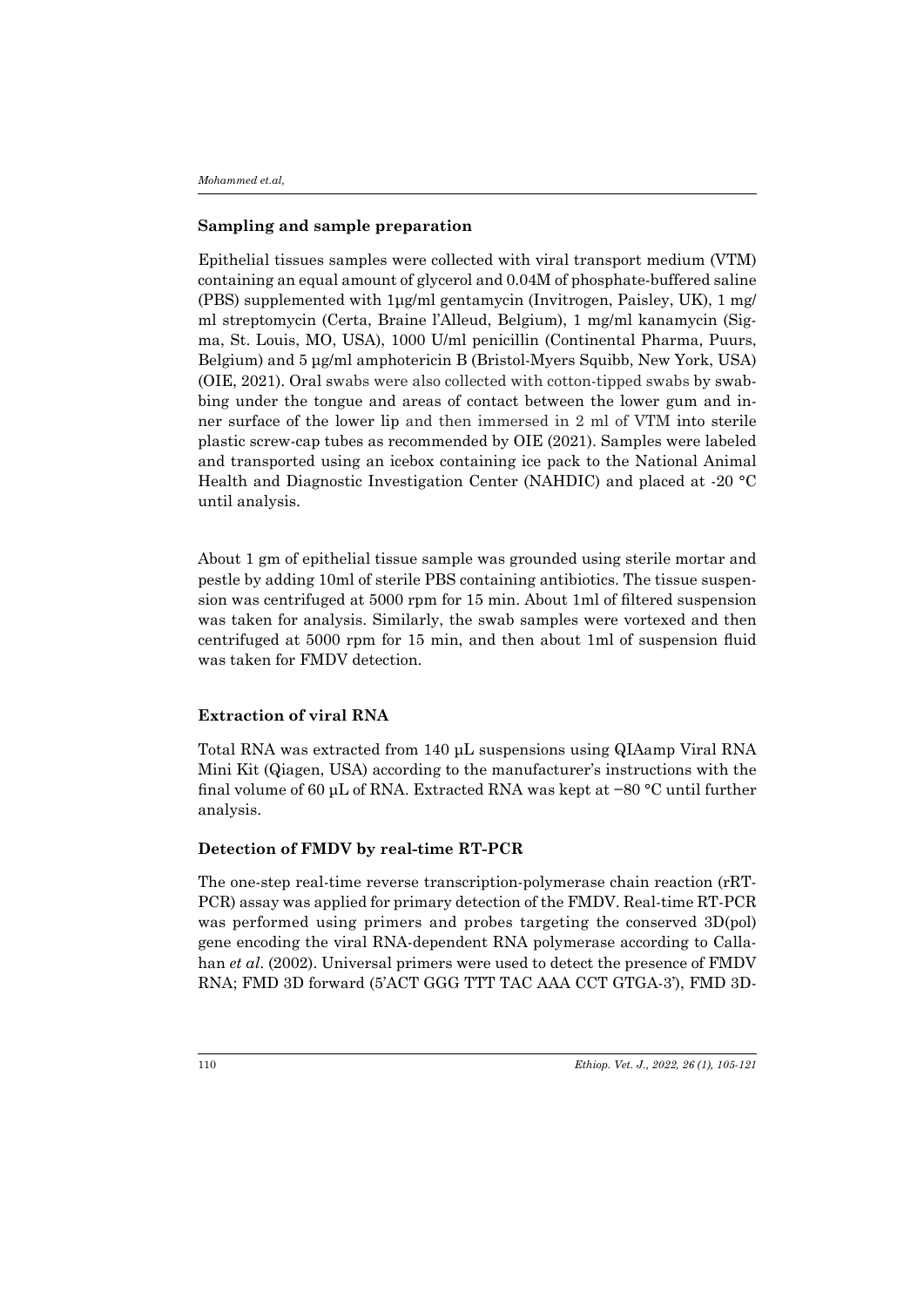reverse (5'GCG AGT CCT GCC ACG GA-3'), and TaqMan probe (5'- [6FAM] TCC TTT GCA CGC CGT GGG AC [TAM]-3′).

Real-time RT-PCR was carried out using a Superscript III platinum Taq onestep rRT-PCR kit (Invitrogen<sup>TM</sup>). The optimal volume of nucleic acid was  $5 \mu$ l per reaction, which was added to 20 µl of rRT-PCR reaction mix containing 12.5 µl of 2× reaction mix, 0.5 µl of Superscript III/Platinum Taq enzyme mix, 2 µl of each forward and reverse primers, 1.5 µl of Tag man Probe and 1.5 µl of RNAse-free water. Negative control (nuclease-free water) and positive control (field isolate) were included in each run. The optimal thermal cycling conditions were done with reverse transcription (cDNA synthesis) at 50°C for 30 min, followed by 50 cycles of initial denaturation at 95°C for 10 min, denaturation at 95°C for 15 sec, annealing at 60°C for 1 min, and extension at 72°C for 30 seconds. One positive and 1 negative control were included in each reaction.

The PCR amplification was carried out in the thermal cycler Rotor-Gene Q (Qiagen®, Germany). FMDV was detected through threshold cycle (Ct) values based on baseline and graphs. The Ct value < 32 is classified as positive, samples with 32 < Ct < 40 were ambiguous and marked for retesting and no Ct (undetected) was considered as negative.

#### **Serotype identification using Sandwich ELISA**

FMD virus serotype identification was performed using antigen-capturing sandwich ELISA (IZSLER, Brescia, Italy). This test kit has diagnostic specificity of 99.7% and a sensitivity of 93.9% according to the information of the manufacturer's validation data report (Brocchi *et al*., 2006). The kit was precoated and conjugated with monoclonal antibodies (MAbs) that can detect and typing of FMDVs of type O, A, C, Asia-1, SAT-1, and SAT-2. The test was performed according to the manufacturer's guidelines. The optical density of each well was measured at a wavelength of 450 nm using Microplate Reader and the result was interpreted according to the kit protocol.

### **Data Management and Analysis**

Data generated from field and laboratory investigations were recorded by using a Microsoft Excel spreadsheet. Risk factors and serotype identification results were recorded and tabulated. Descriptive statistical analysis was used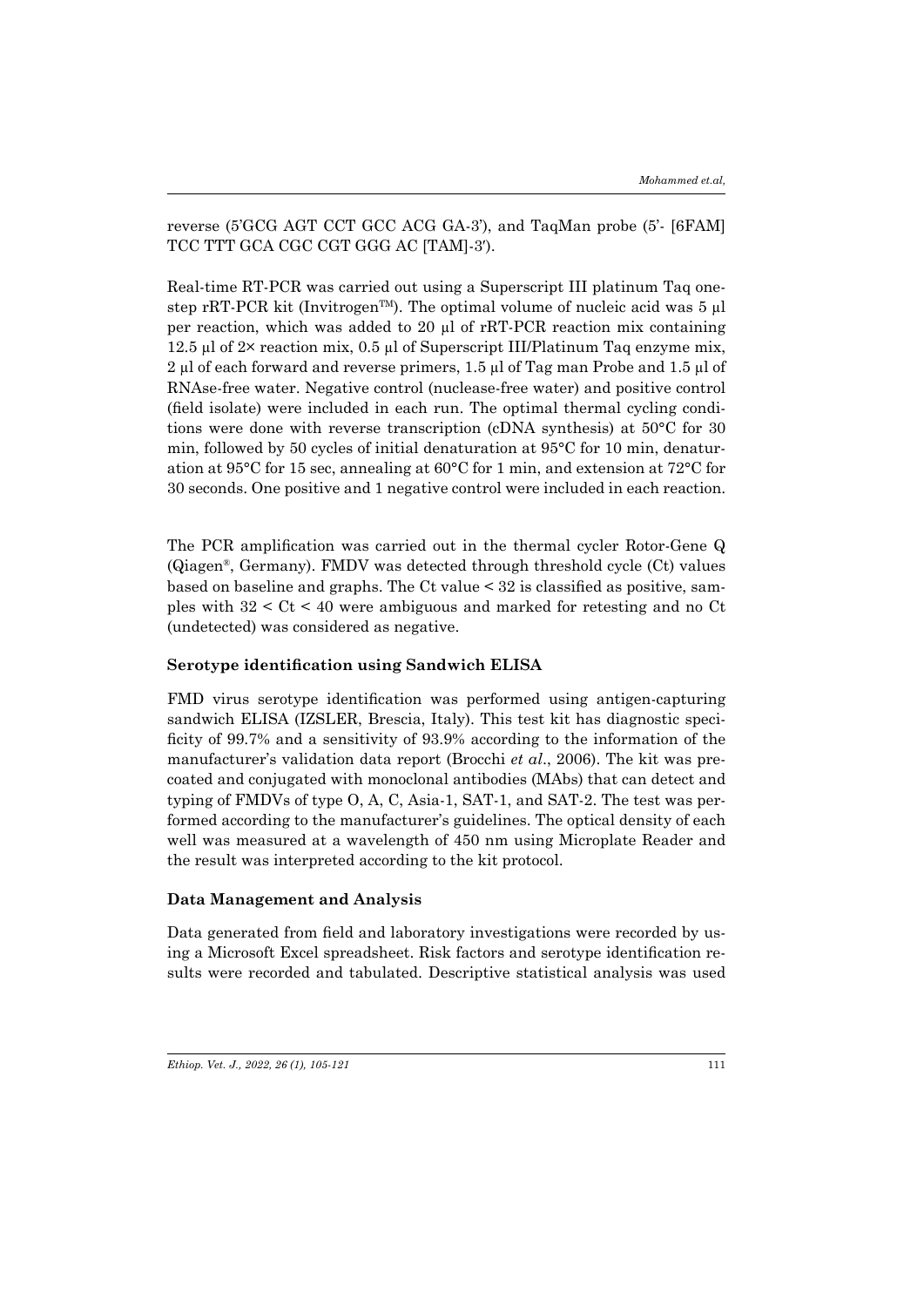using SPSS version 20 software (SPSS Inc., Chicago, USA) for the different variables.

# **Results**

## **Characteristics of outbreaks**

In this study, of 150 herds of cattle surveyed, 114 (76%) herds of cattle showed suggestive clinical signs of FMD (Figure 2).



**Figure 2: Foot and mouth disease morbidity rate at herd level**

In this study, death associated with FMD was not recorded. However, 75.9% morbidity rate was recorded at the animal level in which exotic breeds were more affected with the morbidity rate of 100%, followed by crossbreed (79.8%) and local breed (64.7%). Similarly, high morbidity was recorded in adults  $(59.36%)$  compared to young  $(40.64%)$ , and in females  $(54.75%)$  than males (45.25%) as shown in Table 1.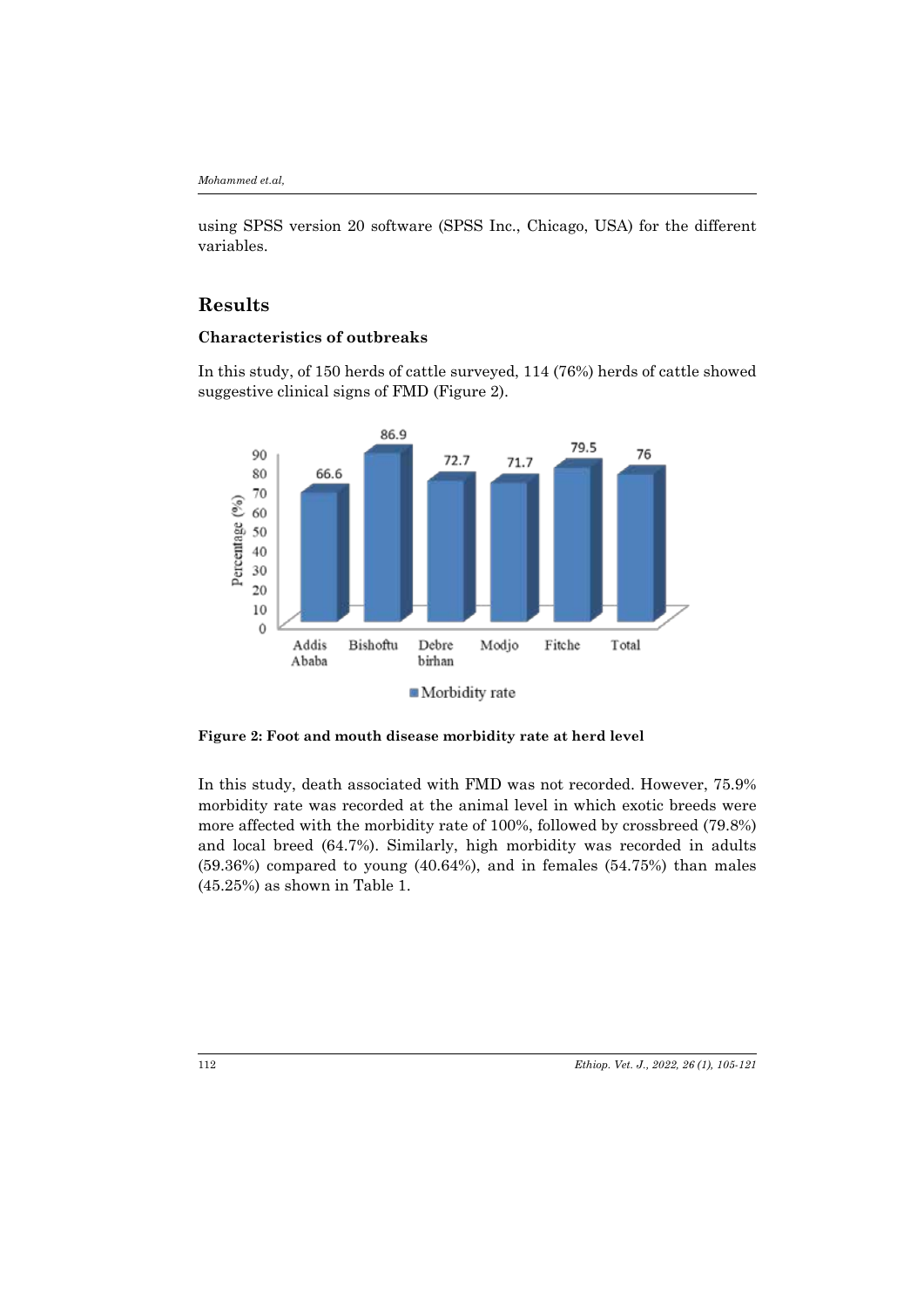| <b>Variables</b> | Animals examined | <b>FMD</b> infected<br>animals | Morbidity rate<br>$\frac{6}{2}$ |  |
|------------------|------------------|--------------------------------|---------------------------------|--|
| <b>Sex</b>       |                  |                                |                                 |  |
| Female           | 617              | 459                            | 74.3                            |  |
| Male             | 510              | 397                            | 77.8                            |  |
| Age              |                  |                                |                                 |  |
| Young            | 458              | 338                            | 73.7                            |  |
| Adult            | 669              | 518                            | 77.4                            |  |
| Breed            |                  |                                |                                 |  |
| Local            | 40               | 263                            | 64.7                            |  |
| Crossbred        | 639              | 510                            | 79.8                            |  |
| Exotic           | 83               | 83                             | 100                             |  |
| Total            | 1127             | 856                            | 75.9                            |  |

**Table 1. Animal level morbidity rate with the different risk factors** 

In affected cattle, lesions were observed in the mouth especially on the tongue and gum, interdigital space, and teat (Figure 3). The other observed clinical signs include fever (mean of  $39.8 \text{ }^{\circ}\text{C}$ ), excessive salivation, and lameness.



**Figure 3: Typical clinical signs of FMD in cattle such as excessive salivation (A), erosive lesions on the tongue (B) and gum (C), and lesions in the interdigital space (D)**

The clinical features in sick cattle showed that profuse salivation was the most frequently observed clinical sign ( $n = 342$ ; 40%) followed by oral cavity vesicle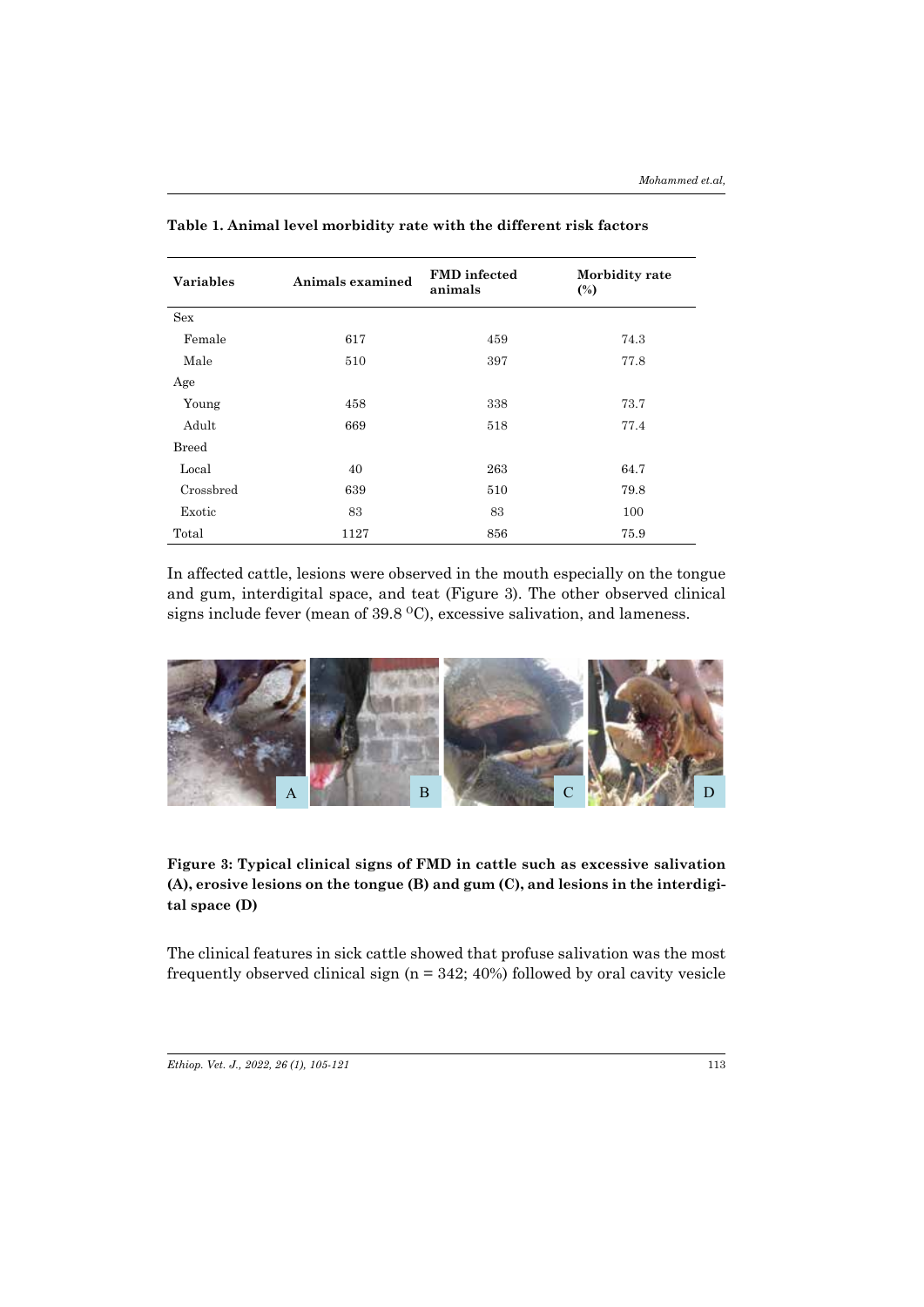formation ( $n = 257$ ; 30%), and inter-digital space lesion ( $n = 128$ ; 15%) as shown in Figure 4. All sick animals had raised body temperature  $\geq 38.5^{\circ}$ C.



**Figure 4: Percentage of clinical signs observed in sick animals during outbreaks**

## **Detection of FMDV genome**

The presence of FMD viral genetic material was detected using the rRT-PCR method. Out of 30 samples tested by rRT-PCR, 28 (93.33%) samples were found positive having a Ct value ranging from 17.77 to 30.48 and the fluorescence of samples rose above the background fluorescence as shown in Figure 5.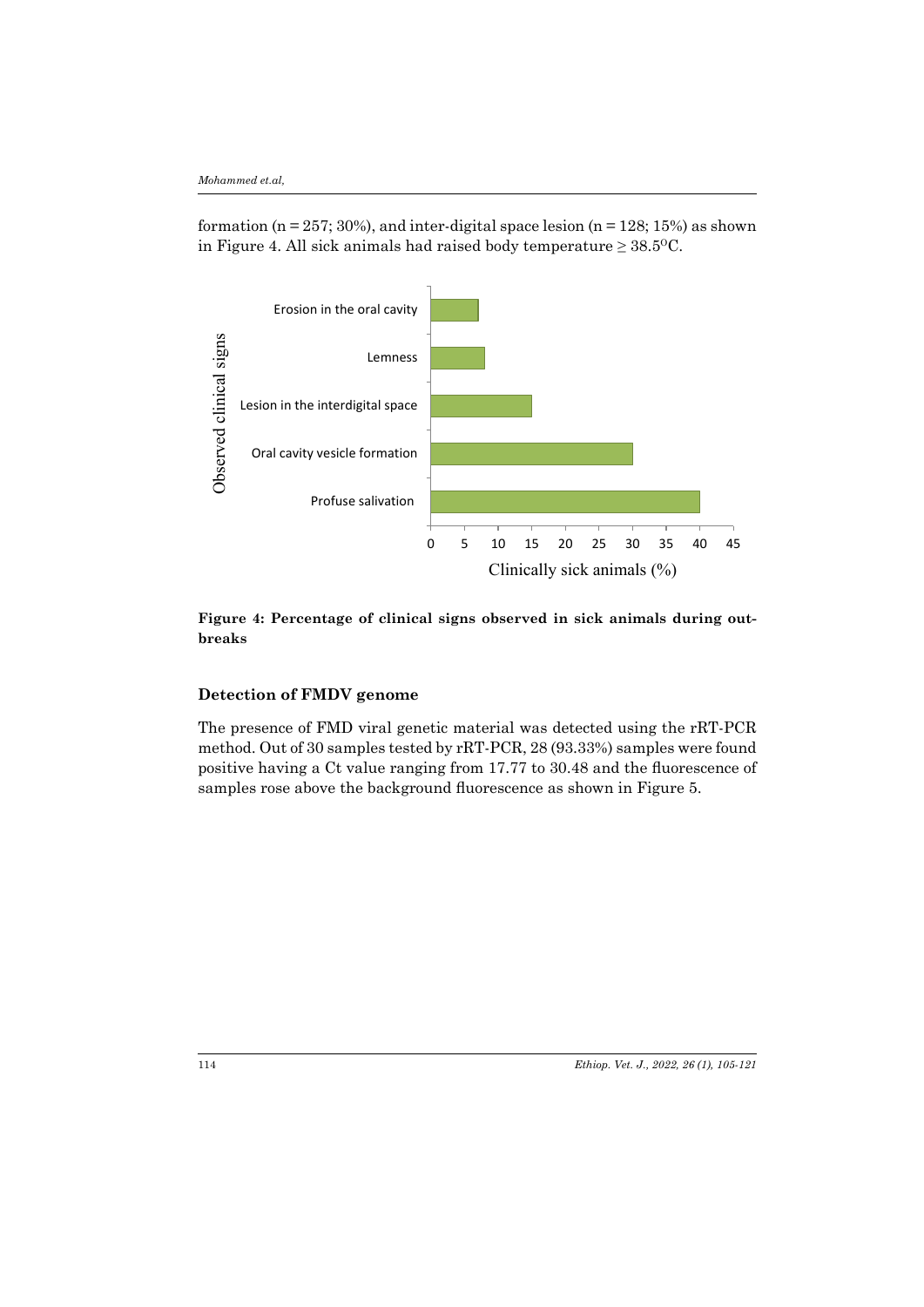

**Figure 5: Real-time RT-PCR result showing amplification curve**

## **FMDV serotyping using sandwich ELISA**

Antigen detection sandwich ELISA was performed to identify the serotypes circulating in the study areas. Out of 30 samples subjected for ELISA, 27 (90.0%) samples were found positive. In this study, the three types of FMD serotypes were detected in which SAT-2 ( $n = 13$ ; 43%) was the predominant serotype followed by serotype O ( $n = 9$ ; 30%), and serotype A ( $n = 5$ ; 17%) and FMDV was not detected in three samples (10%). FMD serotype SAT-2 was detected from samples collected from Addis Ababa, Bishoftu, Debre Birhan, and Fitche districts. Only SAT-2 was detected from samples collected from Addis Ababa, Bishoftu, and Debre Birhan. From samples collected from Modjo, serotypes O and A were detected whereas serotypes O, A, and SAT-2 were detected from samples collected from Fitche as shown in Table 2.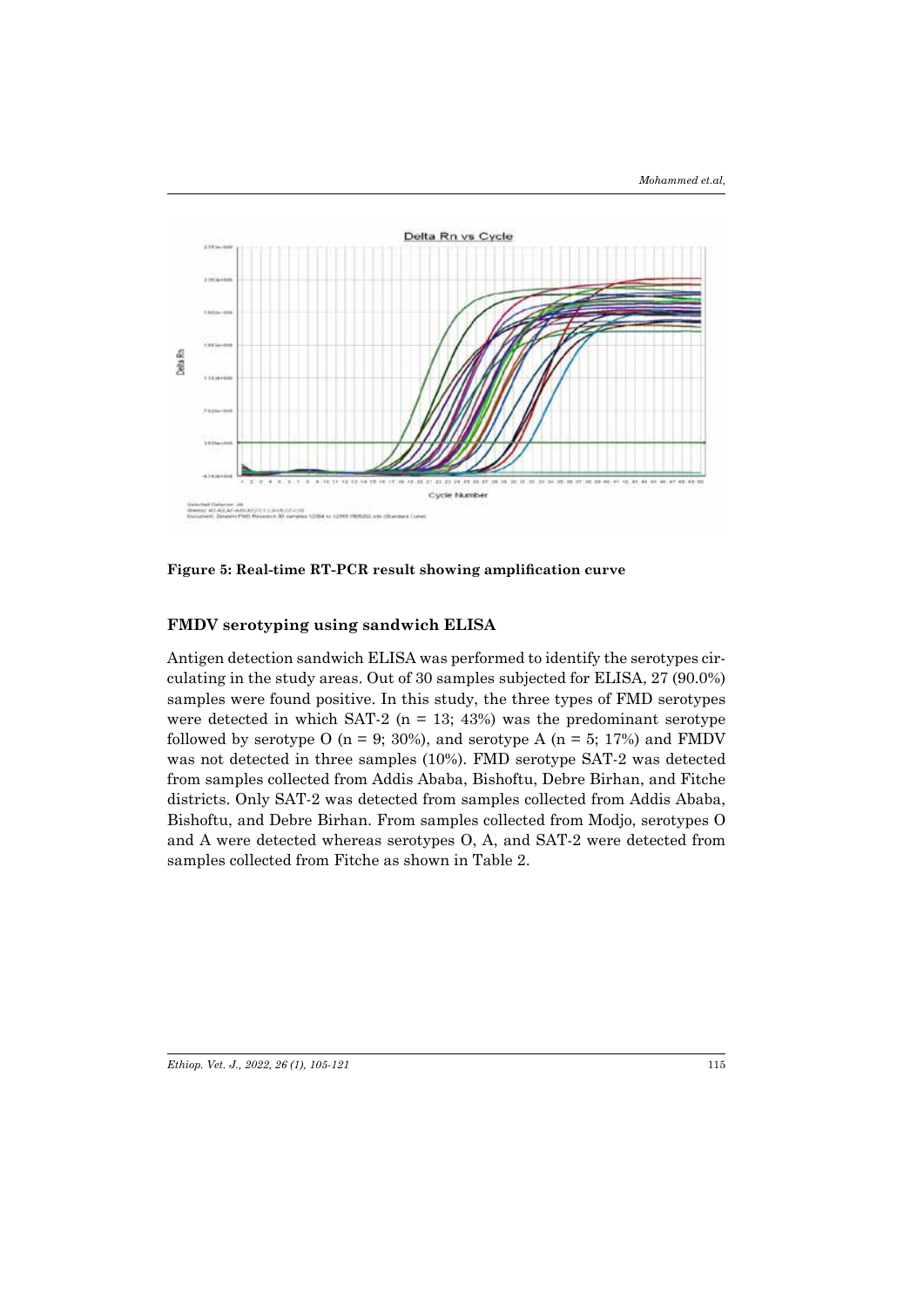| Study sites  | No. of<br>samples<br>tested | No. of<br>positive<br>samples | No. of non-<br>detected<br>samples | <b>FMD</b> Serotypes |                |         |
|--------------|-----------------------------|-------------------------------|------------------------------------|----------------------|----------------|---------|
|              |                             |                               |                                    | O                    | A              | $SAT-2$ |
| Addis Ababa  |                             |                               |                                    |                      |                |         |
| Debre Birhan | 4                           | 4                             |                                    |                      |                | 4       |
| Bishoftu     | 3                           | 3                             | ۰                                  |                      |                | 3       |
| Modio        | 9                           | 8                             |                                    | 6                    | $\overline{2}$ |         |
| Fitch        | 13                          | 11                            | $\overline{2}$                     | 3                    | 3              | 5       |
| Total        | 30                          | 27                            | 3                                  | 9                    | 5              | 13      |

**Table 2. Summary of FMDV serotypes virus identified by Antigen Detection sandwich ELISA**

# **Discussion**

In this study, typical FMD clinical signs were observed in cattle found in five districts of the central parts of Ethiopia namely Addis Ababa (Akaki Kality sub-city), Bishoftu, Debre Birhan, Modjo, and Fitche, from which three different FMD serotypes O, A and SAT 2 were identified. Out of 150 herds of cattle examined during FMD outbreaks in the study areas, 114 (76%) herds of cattle manifested suggestive clinical signs and lesions of FMD such as excessive salivation, formation of vesicles, erosion on the tongue, gum, and dental pad, as well as lesions in the inter-digital spaces and coronary bands on the feet. The current finding was much higher than the previous findings of Sulayeman *et al*. (2018) who reported 28.8% of animals manifested a clinical sign of the disease during FMD outbreaks. This result was in line with the study of McLaws *et al*. (2009) who stated that variations in clinical severity and manifestations were associated with the virus strains, viral infection dose, species, breed susceptibility, management system, and exposure to the previous infection. In this study finding, adults (> 3 years old) were more affected by the disease. This might be associated with a high probability of exposure to FMDV related. This might be due to (1) high mobility during marketing, watering, and grazing, (2) contact with humans during milking, and (3) high production stress for lactating cows. These all might facilitate the transmission of FMDV among cattle.

The current findings revealed that exotic breeds are highly susceptible to FMD with a morbidity rate reaching 100%. FMD is more severe in European breeds of cattle than the other breeds (Quinn *et al.*, 2005). Negusssie *et al.* (2011) recorded a high morbidity rate in the exotic breed of cattle, which might be asso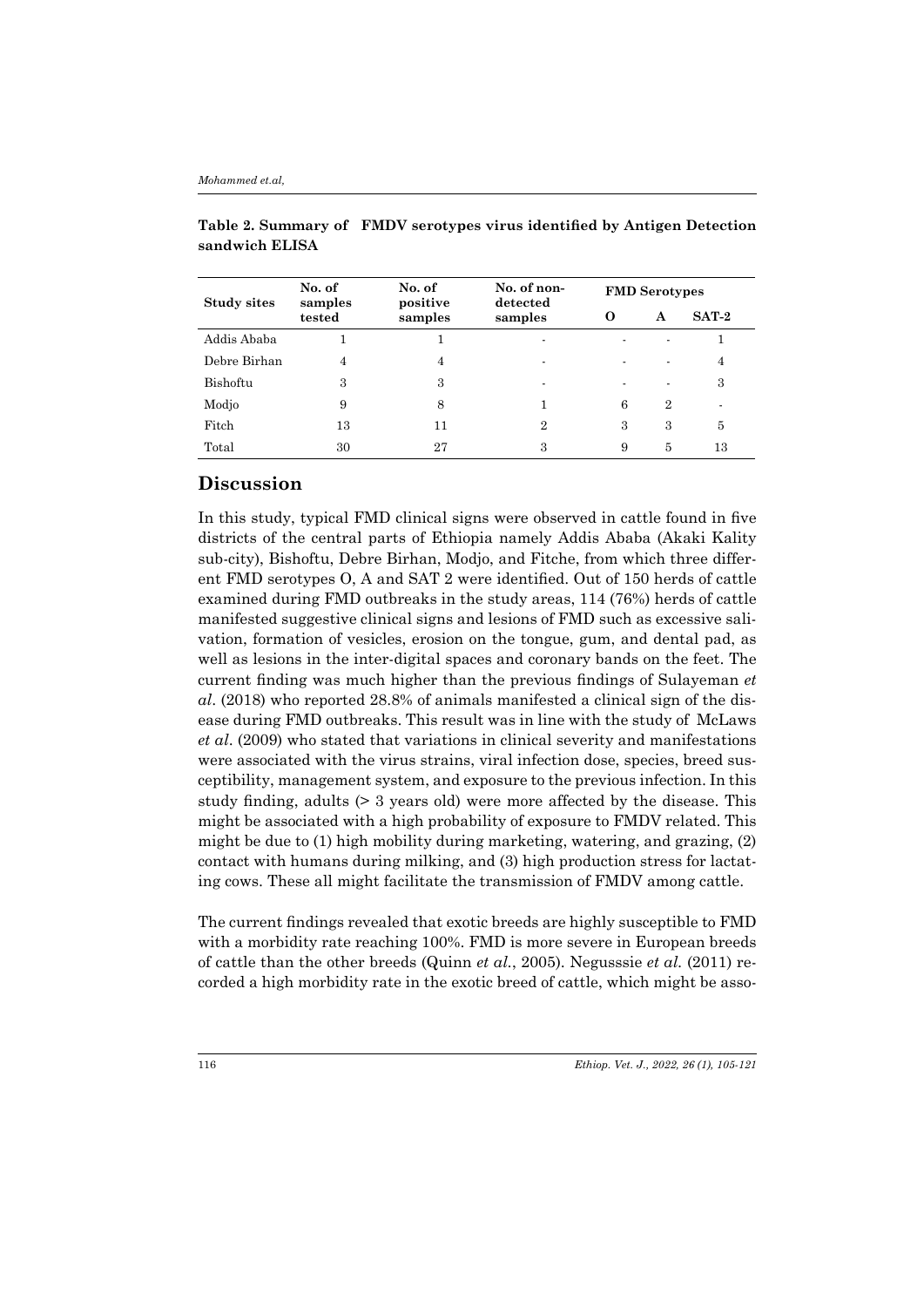ciated with the variation of the genetic factors among breeds of cattle and the type of production system. Mortality was not recorded in the infected animals during the study period. The type of breed is one of the major factors associated with the morbidity and mortality rate of the disease (Jemberu *et al*., 2016).

In the current study, out of 30 samples tested by real-time PCR for the presence of genetic material targeting the 3D regions of FMDV in the sample, 93.33% (n = 28) were found positive. Previously, Paixão *et al*. (2008) suggested that real-time RT-PCR that targets the 3D region of the viral genome is a powerful technique for reliable detection of FMDV which now becoming a key diagnostic test used to confirm FMDV presence in field samples. The negative results for those 2 (6.67%) samples may be attributable to the small quantity of viral RNA in the original samples, which might have resulted from late sample collection after the first appearance of clinical signs.

The lowest Ct value (15.06) was recorded in the bovine epithelial tissue sample collected from the Fitche district, whilst the highest Ct value (31.19) was found in the oral swab samples collected from Addis Ababa (Akaki-Kality). In this study, epithelial tissue samples had lower Ct values than oral swab samples this might indicate a higher level of viral RNA concentration. In support of this observation, OIE (2021) and Reid *et al*. (2000) reported that the preferred sample for FMDV detection is the epithelial tissue.

Previous reports on FMDV serotypes in Ethiopia revealed that FMD outbreaks occurred due to any of serotypes O, A, C, SAT-2, and SAT-1 as diagnosed clinically, serologically, virologically, and molecularly during the period 1981-2018 (Jemberu *et al*., 2016). In our study, serotyping of FMDV showed FMD serotypes SAT-2, O, and A were recorded in central parts of Ethiopia. The current result was in agreement with the studies conducted by Ayelet *et al*. (2009), Jemberu *et al*. (2016) and Gizaw *et al.* (2020) which reported FMD serotype O, A, and SAT-2 from outbreaks in the central parts of the country. Serotype SAT-2 showed an increase in the relative frequency of occurrence in Ethiopia (Jemberu *et al*., 2016). The high incidence in central Ethiopia could be associated with trade-related animal movements. In Ethiopia, animal prices are higher in urban centers, the largest of which is Addis Ababa which is found in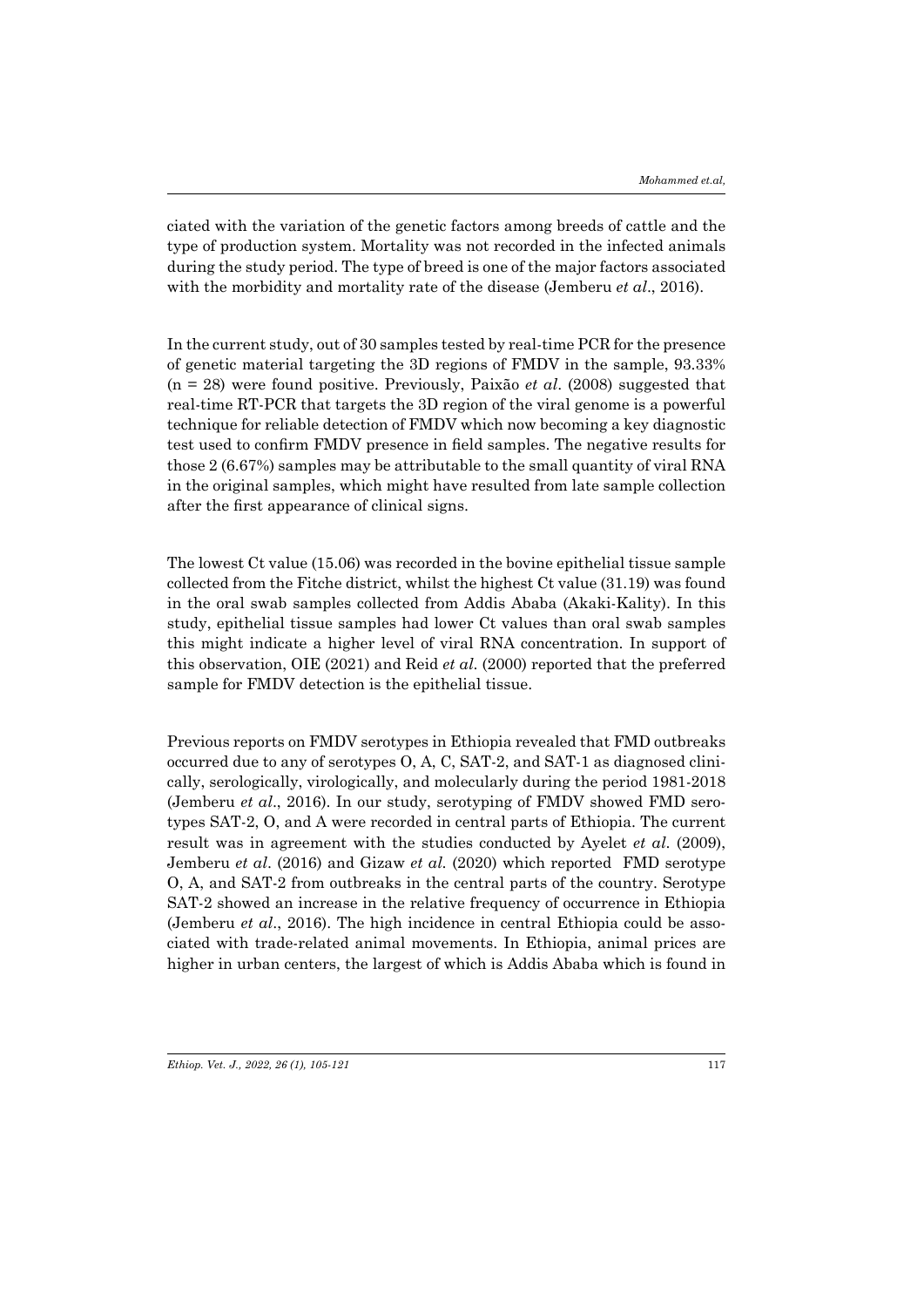the center of the country and livestock usually move toward the center from other parts of the country.

# **Conclusions**

FMD outbreaks are a big problem for cattle in central Ethiopia. The disease causes a 75.9 % and 76% morbidity rate at the individual animal and herd level. Death associated with FMD was not recorded. FMDV serotypes A, O, and SAT-2 respecitvley were identified from outbreaks in central Ethiopia and serotype SAT-2 was the predominant serotype circulating in the area. Although the vaccine produced in Ethiopia contains all the identified serotypes, detailed studies on topotype identification have to be performed to provide full protection.

# **Acknowledgments**

The authors would like to acknowledge the National Animal Health Diagnostic and Investigation Center (NAHDIC), Ethiopia, for the provision of laboratory facilities. We also acknowledge the cattle owners for their willingness and commitment to supporting the success of this research work.

## **Funding**

This study was supported by the Thematic Research Fund of Addis Ababa University, Ethiopia. The funder had no role in the conception, design of the study, data collection, analysis, and interpretation of the data reported in this manuscript.

## **Ethical Consideration**

Ethical approval for this study was granted from the animal research ethical review committee of the College of Veterinary Medicine and Agriculture of the Addis Ababa University (Reference number: VM/ERC/07/04/13/2021). All methods were performed in accordance with relevant guidelines and regulations. Before conducting the research, cattle owners were informed of the objectives and the benefits of the study and they gave consent for their animal's inclusion in the study. Cattle owners gave verbal consent for their animal's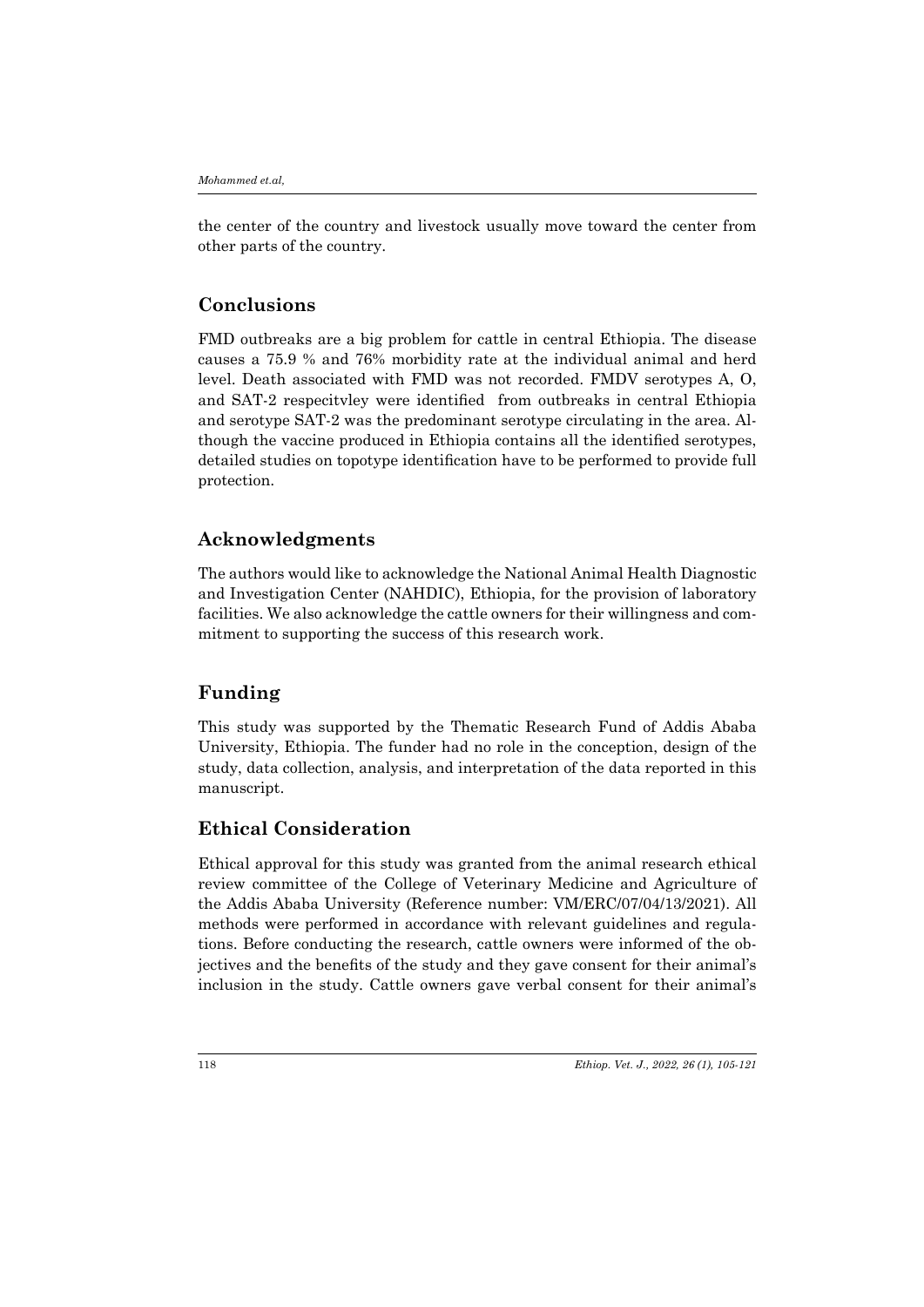inclusion in the study because they were unable to write and read. These consents were taken in the presence of a third independent party.

# **Competing interests**

The authors declare that they have no competing interests.

## **References**

- Alexandersen, S., Zhang, Z. and Donaldson, A.I., 2002. Aspects of the persistence of foot-and-mouth disease virus in animals - The carrier problem. *Microbes Infect.,* 4, 1099–1110.
- Ayelet, G., Mahapatra, M., Gelaye, E., Egziabher, B.G., Rufaeal, T., Sahle, M., *et al*., 2009. Genetic characterization of foot-and-mouth disease viruses, Ethiopia, 1981– 2007. *Emerg. Infect. Dis.,* 15, 1409 –1417.
- Bayissa, B., Ayelet, G., Kyule, M., Jibril, Y. and Gelaye, E., 2011. Study on seroprevalence, risk factors, and economic impact of foot-and-mouth disease in Borena pastoral and agro-pastoral system, southern Ethiopia. *Trop. Anim. Health Prod.,* 43, 759–766.
- Belsham, G.J., 2020. Towards improvements in foot-and-mouth disease vaccine performance. *Acta Vet. Scand.,* 62, 1–12.
- Brocchi, E., Bergmann, I.E., Dekker, A., Paton, D.J., Sammin, D.J., Greiner, M., *et al*., 2006. Comparative evaluation of six ELISAs for the detection of antibodies to the non-structural proteins of foot-and-mouth disease virus. *Vaccine*, 17, 24 (47-48), 6966-6979.
- Callahan, J.D., Brown, F., Osorio, F.A., Sur, J.H., Kramer, E., Long, G.W., *et al*., 2002. Use of a portable real-time reverse transcriptase-polymerase chain reaction assay for rapid detection of foot-and-mouth disease virus. *J. Am. Vet. Med. Assoc.,* 220, 1636–1642.
- CSA, 2021. Central statistical agency. Agricultural sample survey 2020/21 report on livestock and livestock characteristics. Vol. II. Federal Democratic Republic of Ethiopia, Central Statistical Authority. Addis Ababa, Ethiopia.
- Davies, G., 2002: Foot and mouth disease. *Res. Vet. Sci.,* 73(3), 195-199.
- Domingo, E., Pariente, N., Airaksinen, A., Gonzalez-Lopez, C., Sierra, S., Herrera, M., *et al*., 2005. Foot-and-mouth disease virus evolution : Exploring pathways towards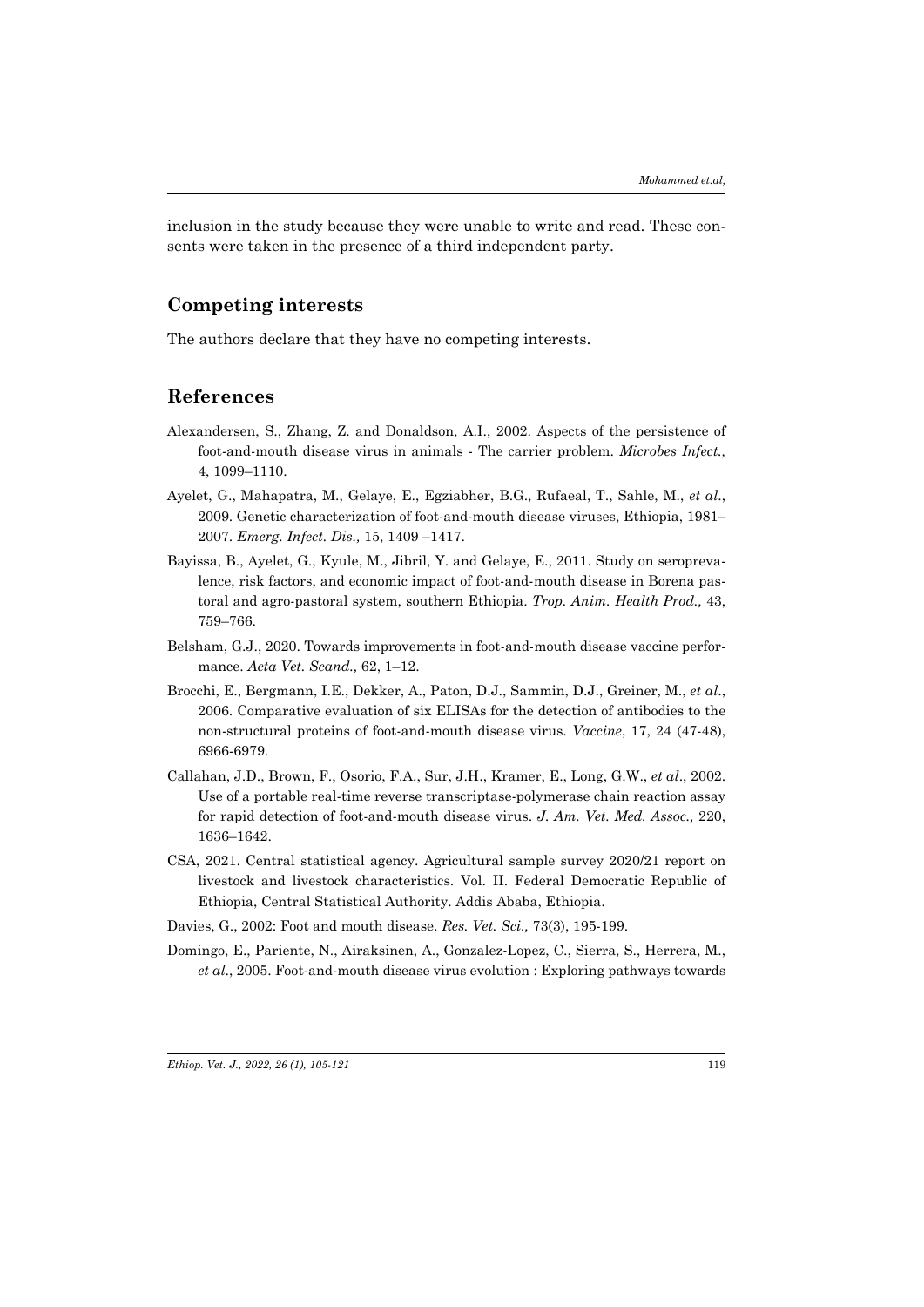virus extinction introduction : Concepts in RNA virus evolution. *Curr. Top. Microbiol. Immunol*., 288, 149–173.

- Gizaw, D., Tesfaye, Y., Wood, B.A., Di Nardo, A., Shegu, D., Muluneh, A., *et al*., 2020. Molecular characterization of foot-and-mouth disease viruses circulating in Ethiopia between 2008 and 2019. *Transbound. Emerg. Dis.,* 67, 2983–2992.
- Jemberu, W., Molla, W. and Fentie, T., 2020. A randomized controlled field trial assessing foot and mouth disease vaccine effectiveness in Gondar zuria district, northwest Ethiopia. *Prev. Vet. Med.,* 183, 105-136.
- Jemberu, W.T., Mourits, M.C.M., Sahle, M., Siraw, B., Vernooij, J.C.M. and Hogeveen, H., 2016. Epidemiology of foot and mouth disease in Ethiopia: a retrospective analysis of district-level outbreaks, 2007–2012. *Transbound. Emerg. Dis.,* 63, e246– e259.
- Jibat, T., Admassu, B., Rufael, T., Baumann, M.P.O. and Pötzsch, C.J. 2013. Impacts of foot-and-mouth disease on livelihoods in the Borena Plateau of Ethiopia. *Pastor. Res. Policy Pract.,* 3, 1–11.
- Kitching, P., Hammond, J., Jeggo, M., Charleston, B., Paton, D., Rodriguez, L., *et al*., 2007. Global FMD control-Is it an option? *Vaccine,* 25, 5660–5664.
- McLaws, M., Ribble, C., Martin, W. and Wilesmith, J., 2009. Factors associated with the early detection of foot-and-mouth disease during the 2001 epidemic in the United Kingdom. *Can. Vet. J.,* 50, 53–60.
- Mesfine, M., Nigatu, S., Belayneh, N. and Jemberu, W.T., 2019. Sero-epidemiology of foot and mouth disease in domestic ruminants in Amhara region, Ethiopia. *Front Vet Sci*., 6:130.
- Negusssie, H., Kyule, M.N., Yami, M., Ayelet, G. and Jenberie, S., 2011. Outbreak investigations and genetic characterization of foot-and-mouth disease virus in Ethiopia in 2008/2009. *Trop. Anim. Health. Prod*., 43, 235–243.
- OIE, 2021. Manual of Diagnostic Tests and Vaccines for Terrestrial Animals. Vol. 148. World Organization for Animal Health, Paris, France.
- Paixão, T.A., Neta, A.V.C., Paiva, N.O., Reis, J.R., Barbosa, M.S., Serra, C.V., *et al*., 2008. Diagnosis of foot-and-mouth disease by real-time reverse transcription-polymerase chain reaction under field conditions in Brazil. *BMC Vet. Res.,* **4**, 1–6.
- Quinn, P.J., Markey, B.K., Catter, M.E., Donnelly, W.J.C. and Leonard, F.C., 2005. Veterinary Microbiology and Microbial Diseases. Blackwell Science Ltd., A Blackwell publishing company.